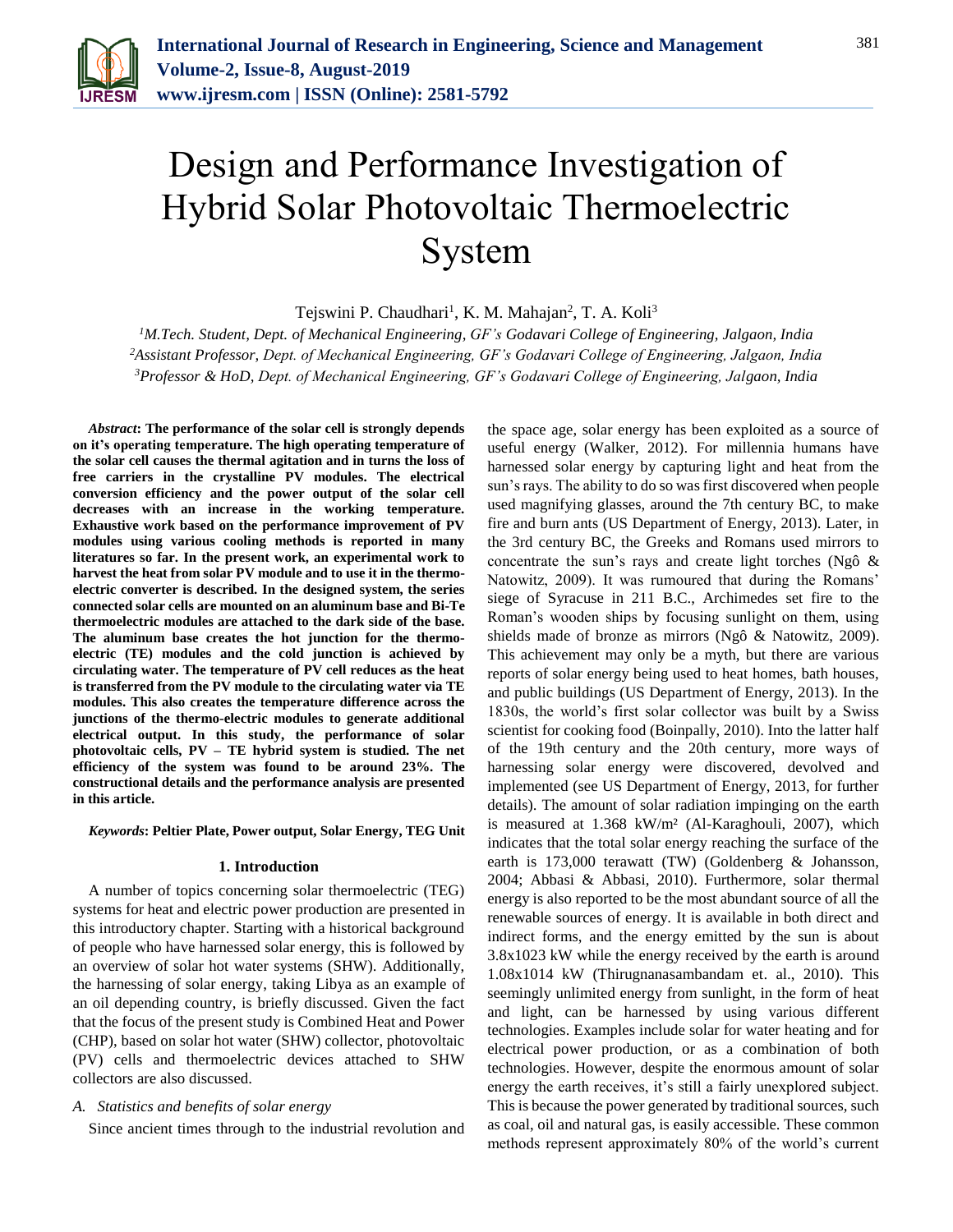

energy consumption (Kumara et al., 2010). Cost challenges are also a factor.

## **2. Literature Review**

Temperature Dependent Photovoltaic (PV) Efficiency and Its Effect on PV Production in the World, Swapnil Dubey, Jatin Narotam, Sarvaiya Bharath Seshadri, Solar cell performance decreases with increasing temperature, fundamentally owing to increased internal carrier recombination rates, caused by increased carrier concentrations. The operating temperature plays a key role in the photovoltaic conversion process. Both the electrical efficiency and the power output of a photovoltaic (PV) module depend linearly on the operating temperature. The various correlations proposed in the literature represent simplified working equations which can be apply to PV modules or PV arrays mounted on free-standing frames, PV-Thermal collectors, and building integrated photovoltaic arrays, respectively. The electrical performance is primarily influenced by the material of PV used. Numerous correlations for cell temperature which have appeared in the literature involve basic environmental variables and numerical parameters which are material or system dependent. In this paper, a brief discussion is presented regarding the operating temperature of one-sun commercial grade silicon- based solar cells/modules and its effect upon the electrical performance of photovoltaic installations. Generally, the performance ratio decreases with latitude because of temperature. However, regions with high altitude have higher performance ratios due to low temperature, like, southern Andes, Himalaya region, and Antarctica. PV modules with less sensitivity to temperature are preferable for the high temperature regions and more responsive to temperature will be more effective in the low temperature regions [1]. The geographical distribution of photovoltaic energy potential considering the effect of irradiation and ambient temperature on PV system performance is considered.

On the temperature dependence of photovoltaic module electrical performance: A review of efficiency/power correlations E. Skoplaki, J. A. Palyvos, A brief discussion is presented regarding the operating temperature of one-sun commercial grade silicon-based solar cells/modules and its effect upon the electrical performance of photovoltaic installations. Suitable tabulations are given for most of the known algebraic forms which express the temperature dependence of solar electrical efficiency and, equivalently, solar power. Finally, the thermal aspects of the major power/energy rating methods are briefly discussed [2].

Performance analyses of combined heating and photovoltaic power systems for residences, Martin Wolf, The performance of a combined solar photovoltaic and heating system for a single family residence has been analyzed over a full year, using hourly U.S. Weather Bureau data for insolation and environmental temperature for Boston, 1963. The collector analyzed is a flat plate thermal collector with heat transfer to the load via a liquid loop. The collector contains in lieu of the

usual absorber surface a silicon solar array. The analysis has been carried out by use of existing detailed programs for hourly computation of the building heat load, of solar heating system performance, and of solar photovoltaic system performance. The optical properties of the photovoltaic array were used for the absorber plate in the thermal collector performance evaluation, and the available energy input to the absorber was reduced by 10% to account for the electrical energy taken out, as a first order approximation. The thus obtained hourly absorber temperatures were used in the computation of photovoltaic array performance. The hourly electrical load has been synthesized. The analysis has shown the combination system to be a viable approach. It will require a means for temperature control while heat energy is available in excess of load and is being dumped into the environment. Several system design parameters were varied for a sensitivity analysis.

On heat rejection from terrestrial solar cell arrays with sunlight concentration, Florschuetz L. W., Simple model for preliminary assessment of cooling system requirements for heat rejection from solar cells subjected to concentrated solar irradiation levels is presented, based on an effective thermal conductance concept. Several basic passive and active cooling schemes are analyzed, and representative effective thermal conductance values determined. Results show that passive cooling to ambient air with extended surfaces can accommodate irradiation levels achievable with practical linear or trough type concentrators, but performance will depend on adequate local wind characteristics [3]. Once through forced cooling with ambient air is not a viable alternative. For irradiation levels typical of paraboloid concentrators, appropriate types of water cooling should be adequate.

Combined photovoltaic and thermal hybrid collector systems, Kern E. C., Russell M. C., A program for the development of hybrid solar energy collectors which convert solar radiation into a balance of low-grade thermal energy and direct-current electricity, is discussed. The program entails development and performance testing of hybrid collectors, performance modelling, a retrofit experiment with separate thermal and photovoltaic collectors, and economic analysis. The performance of five hybrid heating and cooling systems has been modelled for office building and residential applications in Phoenix, Arizona, Miami, Florida, Boston, Massachusetts, and Fort Worth, Texas. The systems considered include a baseline solar heating system, a parallel heat pump system, a series heat pump system, an absorption-cycle chiller, and a high-performance series advanced heat pump. A cost analysis has also been carried out to identify systems with optimum economics [4]. Results show that greatest potential energy savings in all four geographical regions are offered by an advanced heat pump system. Various researcher's engine [4].

### **3. Problem definition and solution**

## *A. Problem Definition*

The electrical conversion efficiency and the power output of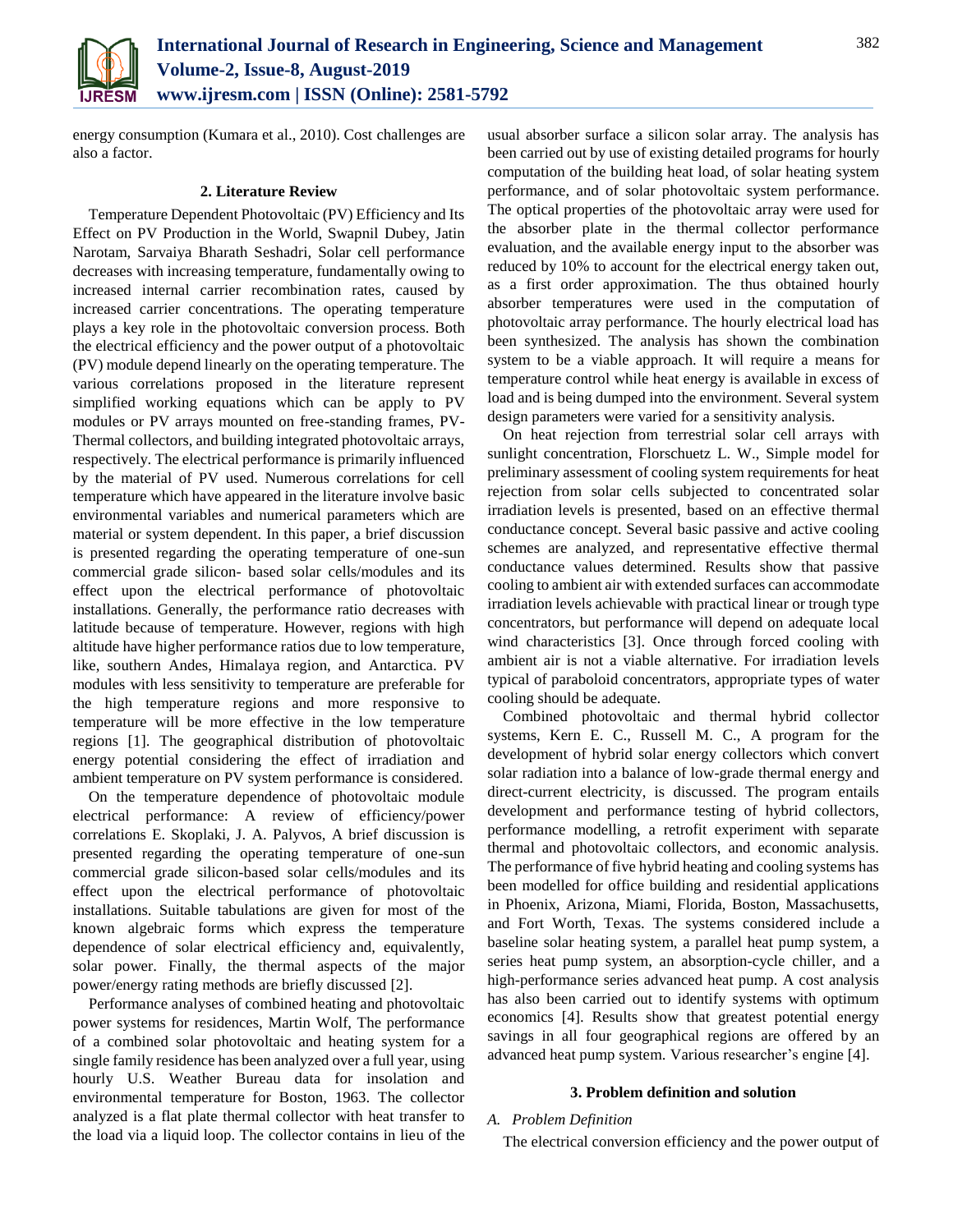

the solar cell decreases with an increase in the working temperature. Exhaustive work based on the performance improvement of PV modules using various cooling methods is reported in many literatures so far.

# *B. Objectives*

- 1. Design and construct a basic measurement through which to investigate the heat absorbed by the system. (This would determine the absorber's efficiency, through application of heat to the absorber alone).
- 2. Study & analyze combine effect of hybrid PV & TEG module.
- 3. To design & investigate an effective hybrid solar photovoltaic thermoelectric system .

We have decided to complete the project in simple waterfall model

*Communication Phase*

Communication phase includes:

- Discussion of topic with guide
- Actual farm visit and understanding various method
- Literature survey
- Problem identification
- Analysis of problem
- Concept development
- Discussing various certainties and uncertainties *Planning Phase*

Planning phase includes:

- Process planning
- Raw material planning
- Force analysis
- Process scheduling
- *Construction and Testing*

Construction phase includes:

- Selection of proper manufacturing methods
- Working as per process scheduling and plan
- Testing of equipment on field
- Error analysis
- Repair if any

*Deployment*

- Comparing the project with the designed output
- Preparation of testing results
- Preparation of project report
- Final submission of project

## **4. Proposed Setup and experimental procedure**

The principal objective was to check the performance of PV system using attached TE modules. Series connected thirty poly C-Si solar cells of size  $52 \text{mm} \times 30 \text{ mm} \times 400 \text{µm}$  were used as PV module. All the solar cells were mounted on the Aluminum plate. Eight thermoelectric modules of Bismuth Telluride of size  $40$ mm  $\times$   $40$ mm were thermally connected to the bottom of the aluminum plate. To extract more heat from the cold junction of the thermoelectric modules, specially designed aluminum heat sinks are attached. The top side of the PV cells was covered

with the glass material. The cold junctions of the TE modules were achieved by immersing the attached heat sinks in a water flowing channel. The block diagram of the whole assembly is shown in fig.



Fig. 1. Working Principle of PV TE Model



Fig. 2. Experimental set up for combine PV TEG setup

A 10W, solar panel and a 4cm×4cm bismuth telluride based thermoelectric generator is analyzed separately with solar radiation. The solar panel is combined with 4cm×4cm thermoelectric generator and analyzed experimentally. The hot and cold junction temperatures were measured with temperature gun and the corresponding voltage and current were measured with a multi meter with a load resistance of 3.3  $\Omega$  and the power is calculated. A 10W, 12V, 0.83A, solar panel is analyzed with solar radiation with a load of 3.3Ω. The corresponding voltage and current were measured in Solar panel with a multi meter and the power is calculated.

## *A. Experimental analysis of TEG*

Bismuth Telluride based thermoelectric generator of area 4 X 4 cm<sup>2</sup> with 127 thermocouples connected in series along with heat dissipater at the cold side is fixed on a stand. The terminals of the cold side are connected to multi meter and  $3.3\Omega$  load. The hot and cold junction temperatures were measured with temperature gun and the corresponding voltage and current were measured with a multi meter and the power is calculated.

## *B. Experimental analysis of solar panel with TEG*

A 10W, solar panel and a 4cm×4cm bismuth telluride based thermoelectric generator is analyzed with solar heat. The hot and cold junction temperatures were measured with temperature gun and the corresponding voltage and current were measured with a multi meter and the power is calculated.

Optimization of thermo leg length is done for maximizing the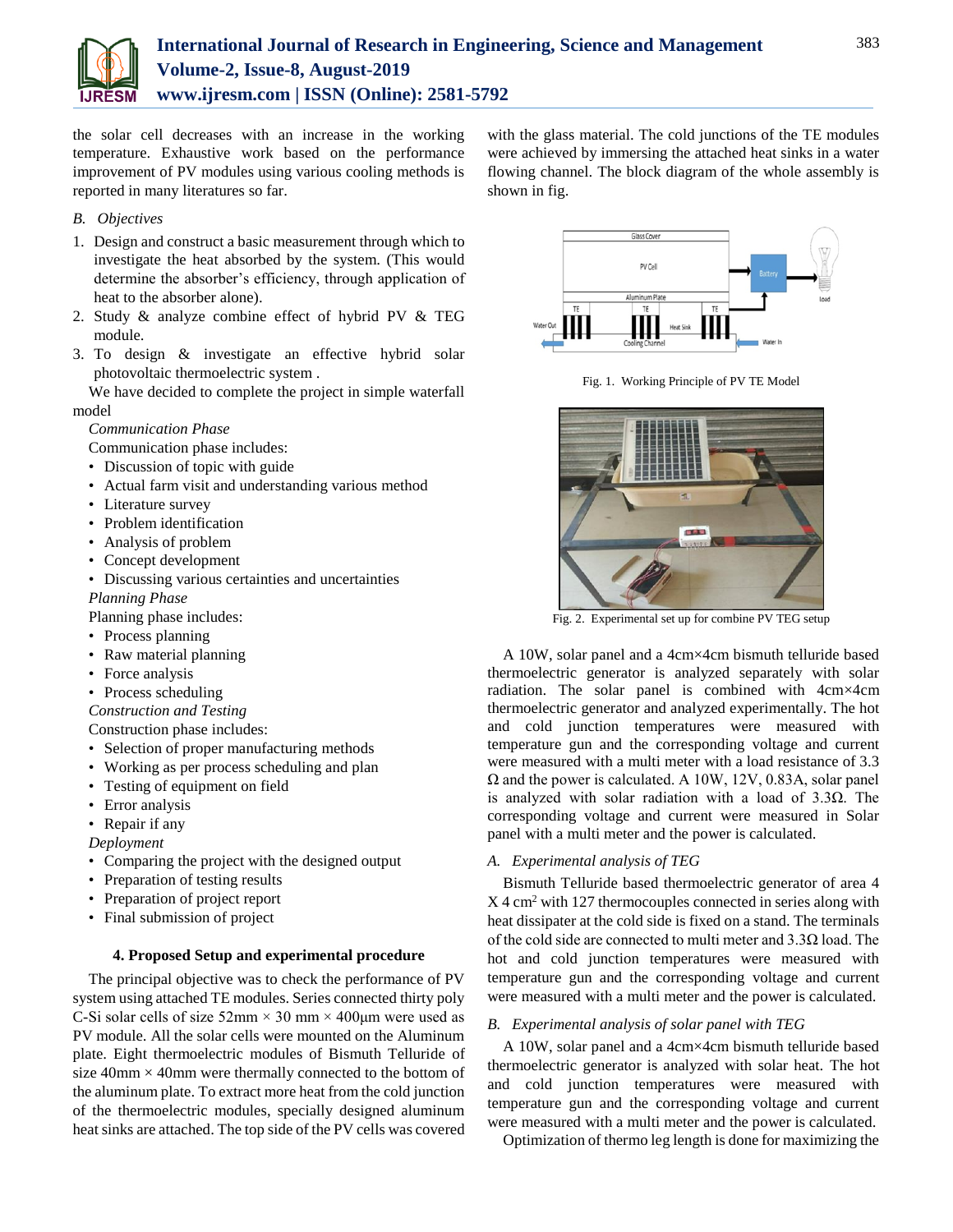

power output. As the temperature gradient increases, the voltage and current also increases thus increasing the power output. The power output from the combination of PV panel and TEG is more compared to that of PV panel alone. The performance of a 4cm×4cm bismuth telluride based thermoelectric generator is analyzed with solar heat and an average power of 0.0552 W is obtained. A 10W, solar panel is analyzed with solar heat and the average power output is 8w. When the solar panel is combined with 4cm×4cm thermoelectric generator experimentally the average power obtained is 17 W. Performance is improved by cooling the cold side of 4cm×4cm thermoelectric generator with pump cooing system and an average power of 7W is obtained experimentally. When the entire area of the solar panel is combined with thermoelectric generator, the estimated power of 18 W can be obtained. Similarly, when the entire area of the solar panel is combined with cooled thermoelectric generator and estimated power output of 10.772 W can be obtained. The heat dissipated at the cold side of the TEG can be harvested by placing phase change material (PCM) at the cold side of TEG.

## *C. Observation Table*

Table 1 Overall output gained from PV TEG module

|                |                 | <b>PV Cell</b> |                            | <b>TEG Module</b> |                            |                        |
|----------------|-----------------|----------------|----------------------------|-------------------|----------------------------|------------------------|
| Sr no.         | Time            | Voltage        | Power<br>Output<br>(Watts) | Voltage           | Power<br>Output<br>(Watts) | <b>Total</b><br>Output |
|                | $09:00 - 10:00$ | 11.7           | 9.711                      | 9.1               | 7.553                      | 17.264                 |
| $\overline{2}$ | $10:00 - 11:00$ | 11.7           | 9.711                      | 9                 | 7.47                       | 17.181                 |
| 3              | $11:00 - 12:00$ | 11.9           | 8.877                      | 9.1               | 7.553                      | 16.43                  |
| 4              | $12:00 - 13:00$ | 12.2           | 10.126                     | 9                 | 7.47                       | 17.596                 |
| 5              | $13:00 - 14:00$ | 12             | 9.96                       | 9.2               | 7.636                      | 17.596                 |
| 6              | $14:00 - 15:00$ | 12.3           | 10.209                     | 9.2               | 7.636                      | 17.845                 |
| 7              | $15:00 - 16:00$ | 12             | 9.96                       | 9                 | 7.47                       | 17.43                  |
| 8              | $16:00 - 17:00$ | 11.8           | 9.794                      | 9                 | 7.47                       | 17.264                 |
| 9              | $17:00 - 18:00$ | 11.8           | 9.794                      | 8.8               | 7.304                      | 17.098                 |

## *Observations:*

Our Required o/p to run an application is 15-17 Watts, for that given system is designed from which, 60-70 % of Input is collected from Photovoltaic system and remaining is utilized from TEG system to avoid heat losses and to bring an effective system.

Required output is fulfilled from combine PV TEG system as per observed data analysis.

#### *D. Experimental results*

The experimental results are shown in the following graph.



Fig. 3. Overall power output for PV & TEG Module

Above graph shows overall power generated by combine PV-TEG module which directly compares the effectiveness of combine PV-TEG modules.

## *E. Discussion*

The combined performance of a solar photovoltaic (PV) and thermoelectric generator (TEG) system have been examined for different weather conditions & time as represented by graphs.

The degradation of PV performance with temperature was shown to be much faster than the increase in power produced by the TEG, due to the low efficiency of the TEG.

The net efficiency of the system may found to be around 23% based on year round readings.

After certain studies, we may conclude that thermal efficiency of the system will increase (for combined system) by utilizing heat losses caused due to PV system alone.

#### **5. Conclusion**

The main objective of the work embodied in the thesis was to design, construct and investigate the feasibility and performance of a PV/TEG hybrid system. This objective has been achieved through systematic experimental investigation on the temperature coefficients of all available solar cells, development of theoretical model (and experimental validation) for design and optimization of TEG geometry, and creation of a unique PV/TEG hybrid system The major achievements are summarized as follows:

A 10W, solar panel is analyzed with solar heat and the average power output is 8W. When the solar panel is combined with 4cm×4cm thermoelectric generator experimentally the average power obtained is 17 W. Performance is improved by cooling the cold side of 4cm×4cm thermoelectric generator with pump cooing system and an average power of 7W is obtained experimentally. When the entire area of the solar panel is combined with thermoelectric generator, the estimated power of 18 W can be obtained. Similarly, when the entire area of the solar panel is combined with cooled thermoelectric generator and estimated power output of 10.772 W can be obtained. The heat dissipated at the cold side of the TEG can be harvested by placing phase change material (PCM) at the cold side of TEG.

- 1. The combined performance of a solar photovoltaic (PV) and thermoelectric generator (TEG) system have been examined for different weather conditions & time as represented by graphs.
- 2. The degradation of PV performance with temperature was shown to be much faster than the increase in power produced by the TEG, due to the low efficiency of the TEG.
- 3. The net efficiency of the system may found to be around 23% based on year round readings.
- 4. After certain studies, we may conclude that thermal efficiency of the system will increase (for combined system) by utilizing heat losses caused due to PV system alone.